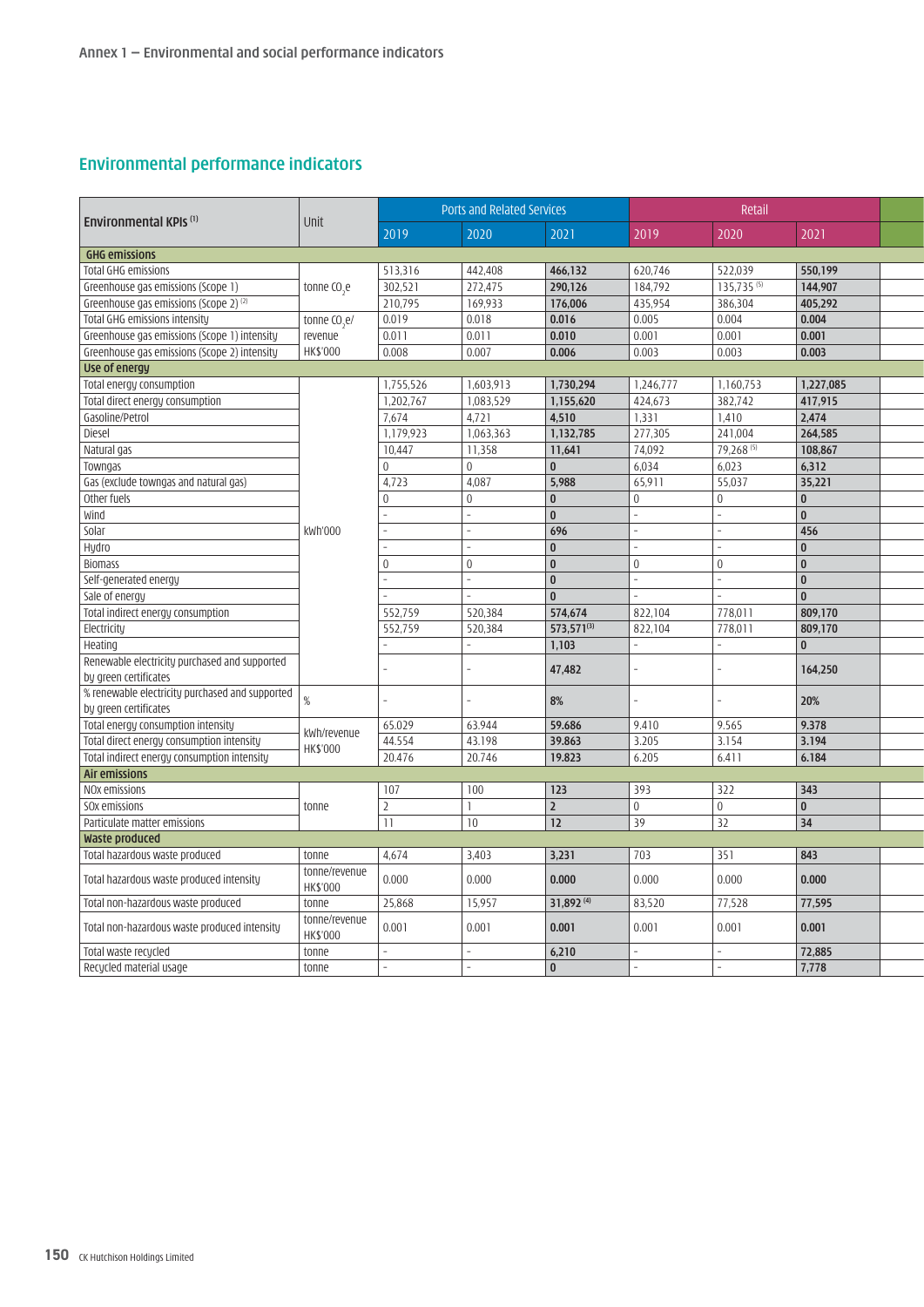|          |                            | Infrastructure |                |                | <b>Telecommunications</b>        |                |            | <b>Total</b>              |                      |
|----------|----------------------------|----------------|----------------|----------------|----------------------------------|----------------|------------|---------------------------|----------------------|
|          | 2019                       | 2020           | 2021           | 2019           | 2020                             | 2021           | 2019       | 2020                      | 2021                 |
|          |                            |                |                |                |                                  |                |            |                           |                      |
|          | 10,313,728                 | 9,753,816      | 8,499,422      | 906,388        | 812,875                          | 823,413        | 12,354,178 | 11,531,138                | 10,339,166           |
|          | 8,486,783                  | 8,147,385 (6)  | 6,952,156      | 29,334         | 24,565                           | 20,679         | 9,003,430  | 8,580,160                 | 7,407,868            |
|          | 1,826,945                  | 1,606,431      | 1,547,266      | 877,054 (10)   | 788,310 (10)                     | 802,734        | 3,350,748  | 2,950,978                 | 2,931,298            |
|          | 0.227                      | 0.202          | 0.168          | 0.009          | 0.008                            | 0.008          | 0.040      | 0.039                     | 0.033                |
|          | 0.187                      | 0.169          | 0.137          | 0.000          | 0.000                            | 0.000          | 0.029      | 0.029                     | 0.024                |
|          | 0.040                      | 0.033          | 0.031          | 0.009          | 0.008                            | 0.008          | 0.011      | 0.010                     | 0.009                |
|          | 29,752,040                 | 29.286.309     | 29,061,968     | 1,995,642      | 2,053,597                        | 2,239,930      | 34,749,985 | 34,104,572                | 34,259,277           |
|          | 28,457,166                 | 27,896,625     | 27,725,702     | 72,280         | 57,662                           | 56,169         | 30.156.886 | 29,420,558                | 29,355,406           |
|          | 32,505                     | 30,250         | 29,718         | 8,716          | $9,385$ <sup>(11)</sup>          | 8,159          | 50,226     | 45,766                    | 44,861               |
|          | 542,264                    | 537,080        | 458,369        | 54,742         | 40,033 (11)                      | 39,665         | 2,054,234  | 1,881,480                 | 1,895,404            |
|          | 10,525,403                 | 10,840,590     | 10,621,222     | 8,683          | $8,203$ <sup>(11)</sup>          | 7,485          | 10,618,625 | 10,939,419                | 10,749,215           |
| $\Omega$ |                            | l o            | $\overline{0}$ | $\overline{0}$ | $\overline{0}$                   | $\overline{0}$ | 6,034      | 6,023                     | 6,312                |
|          | 4,809                      | 6,882          | 1,161          | 139            | 41                               | $ 13\rangle$   | 75,582     | 66,047                    | 42,383               |
|          | 13,916,434 (6)             | 11,630,358 (6) | 11,838,143     | $\overline{0}$ | $\Omega$                         | $ 0\rangle$    | 13,916,434 | 11,630,358                | 11,838,143           |
|          |                            |                | 2,406          |                |                                  | $ 0\rangle$    |            |                           | 2,406                |
|          |                            |                | 438            |                |                                  | 847            |            |                           | 2,437                |
|          |                            |                | 414            |                |                                  | $ 0\rangle$    |            |                           | $\overline{414}$     |
|          | 3,435,751 (6)              | 4,851,465 (6)  | 4,709,969      | l 0            |                                  | $ 0\rangle$    | 3,435,751  | 4,851,465                 | 4,709,969            |
|          |                            |                | 6,102,014      |                |                                  | $ 0\rangle$    |            |                           | 6,102,014            |
|          |                            |                | (6,038,152)    |                |                                  | $\overline{0}$ |            |                           | (6,038,152)          |
|          | 1.294.874                  | 1,389,684      | 1,336,266      | 1,923,362      | 1,995,935                        | 2,183,761      | 4,593,099  | 4,684,014                 | 4,903,871            |
|          | $1,294,874$ <sup>(7)</sup> | 1,389,684 (7)  | 1,334,499      | 1,923,362      | 1,995,935                        | 2,181,906      | 4,593,099  | 4,684,014                 | 4,899,146            |
|          |                            |                | 1,767          |                |                                  | 1,855          |            |                           | 4,725                |
|          |                            |                | 204,668        |                |                                  | 570,105        |            |                           | 986,505              |
|          |                            |                | 15%            |                |                                  | 26%            |            |                           | 20%                  |
|          | 654.974                    | 606.687        | 574.793        | 19.496         | 20.602                           | 22.126         | 113.090    | 115.851                   | 109.937              |
|          | 626.469                    | 577.899        | 548.364        | 0.706          | 0.578                            | 0.555          | 98.142     | 99.940                    | 94.200               |
|          | 28.506                     | 28.788         | 26.429         | 18.790         | 20.023                           | 21.571         | 14.948     | 15.911                    | 15.736               |
|          |                            |                |                |                |                                  |                |            |                           |                      |
|          | 8,027                      | 8,558          | 8,258          | 50             | 42                               | 29             | 8,577      | 9,022                     | 8,753                |
|          | 636                        | 726<br>306     | 727<br>269     | l 0            | $\overline{0}$<br>$\overline{4}$ | $ 0\rangle$    | 638<br>288 | $\overline{727}$<br>$352$ | $\boxed{729}$<br>318 |
|          | 233                        |                |                | $\vert$ 5      |                                  | $ 3\rangle$    |            |                           |                      |
|          | 33,009                     | 47,655         | 25,376 (8)     | 883            | 1,445                            | 829            | 39,269     | 52,854                    | 30,279               |
|          | 0.001                      | 0.001          | 0.001          | 0.000          | 0.000                            | 0.000          | 0.000      | 0.000                     | 0.000                |
|          | 508,859                    | 304,074        | 280,158        | 3,649          | 1,927                            | 3,375          | 621,896    | 399,486                   | 393,020              |
|          | 0.011                      | 0.006          | 0.006          | 0.000          | 0.000                            | 0.000          | 0.002      | 0.001                     | 0.001                |
|          |                            |                | 149,788        |                |                                  | 3,348          |            |                           | 232,231              |
|          |                            |                | 1,755,561      |                |                                  | $\vert$ 0      |            |                           | 1,763,339            |
|          |                            |                |                |                |                                  |                |            |                           |                      |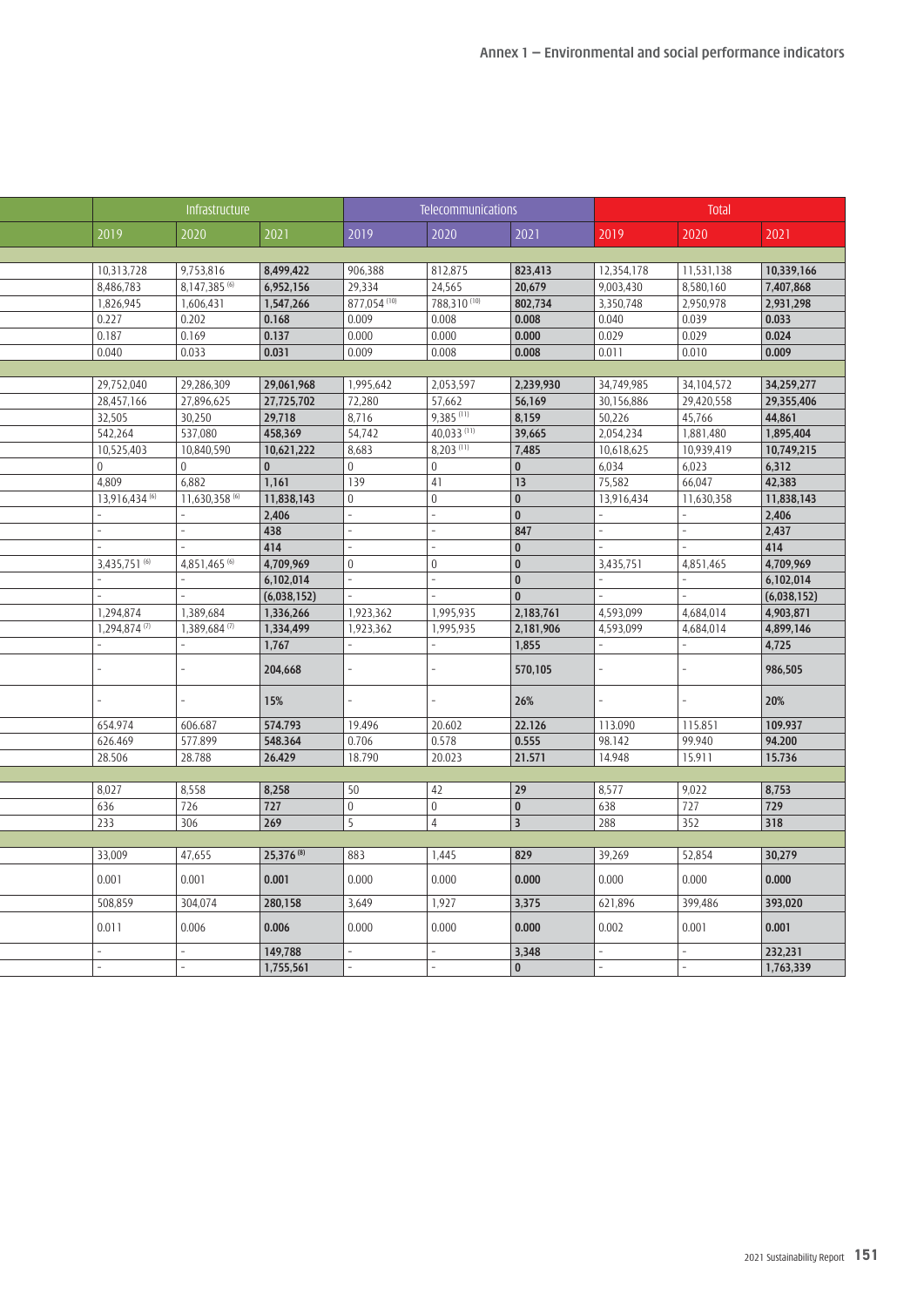| Environmental KPIs <sup>(1)</sup>                      | $ $ Unit                                                                                                                                             | Ports and Related Services |        |                         | Retail                 |               |               |  |
|--------------------------------------------------------|------------------------------------------------------------------------------------------------------------------------------------------------------|----------------------------|--------|-------------------------|------------------------|---------------|---------------|--|
|                                                        |                                                                                                                                                      | 2019                       | 2020   | 2021                    | 2019                   | 2020          | 2021          |  |
| Use of water                                           |                                                                                                                                                      |                            |        |                         |                        |               |               |  |
| Total water consumption                                |                                                                                                                                                      | 856                        | 740    | 740                     | 2,404                  | 1,838         | 1,686         |  |
| Total water withdrawal                                 |                                                                                                                                                      |                            |        | 740                     |                        |               | 1,686         |  |
| Surface water                                          |                                                                                                                                                      |                            |        |                         |                        |               |               |  |
| Groundwater                                            |                                                                                                                                                      |                            |        |                         |                        |               | ۱n            |  |
| Seawater                                               |                                                                                                                                                      |                            |        | $\Omega$                |                        |               | $\Omega$      |  |
| Third-party water                                      | $1000 \text{ m}^3$                                                                                                                                   |                            |        | 732                     |                        |               | 1,686         |  |
| other sources                                          |                                                                                                                                                      |                            |        |                         |                        |               |               |  |
| Total water discharged                                 |                                                                                                                                                      |                            |        |                         |                        |               | $\sqrt{ }$    |  |
| Surface water                                          |                                                                                                                                                      |                            |        | $\Omega$                |                        |               | ۱n            |  |
| Third-party water                                      |                                                                                                                                                      |                            |        |                         |                        |               | ۱n            |  |
| Other sources                                          |                                                                                                                                                      |                            |        | $\Omega$                |                        |               | $\Omega$      |  |
| Water consumption intensity                            | m <sup>3</sup> /revenue<br>HK\$'000                                                                                                                  | 0.032                      | 0.029  | 0.026                   | 0.018                  | 0.015         | 0.013         |  |
| Water withdrawal from areas with water stress          |                                                                                                                                                      |                            |        |                         |                        |               | ۱n            |  |
| Water withdrawal from freshwater sources               | $'000 \text{ m}^3$                                                                                                                                   |                            |        | $\sqrt{ }$              |                        |               | ۱n            |  |
| Water recycled                                         |                                                                                                                                                      |                            |        | $\overline{\mathbf{z}}$ |                        |               |               |  |
| Packaging material                                     |                                                                                                                                                      |                            |        |                         |                        |               |               |  |
| Total packaging material used for finished<br>products |                                                                                                                                                      | 16                         | 15     |                         | 58,757                 | 56,837        | 67,514        |  |
| Plastic                                                |                                                                                                                                                      | 16                         | 15     |                         | 26,934                 | 24,789        | 34,416        |  |
| Paper                                                  | tonne                                                                                                                                                |                            |        |                         | $ 23,152\rangle$       | 23,211        | 22,940        |  |
| Metal                                                  |                                                                                                                                                      |                            |        |                         | 5,395                  | 4.908         | 5.427         |  |
| Glass                                                  |                                                                                                                                                      |                            |        |                         | 2,761                  | 3,433         | 3,337         |  |
| Other packaging material                               |                                                                                                                                                      |                            | $\cap$ |                         | 515                    | 496           | 1,394         |  |
| Packaging material intensity                           | tonne/thousand<br>$\int$ of products $\left( \begin{array}{c} a \\ c \end{array} \right)$ or $\int$ N/A<br>tonne/tonne of<br>products <sup>(b)</sup> |                            | N/A    | N/A                     | $0.037$ <sup>(a)</sup> | $0.039^{(a)}$ | $0.043^{(a)}$ |  |

Notes:

- 1) "-" refers to items not reported in previous years.
- 2) Scope 2 emissions are restated for 2020 to reflect the market-based method.

Ports division:

- 3) The increase in electricity consumption usage was mainly due to supply chain pressures during 2021 leading to above-average increases in port throughput.
- 4) In 2021, more waste was generated due to a large increase in port throughput/operations. 2021 also marked the resumption of the division's recycling programme which had been previously disrupted by the pandemic.

#### Retail division:

5) Natural gas consumption and the related scope 1 emissions for 2020 are restated to reflect improvements in data accuracy and late invoices from suppliers.

#### Infrastructure division:

- 6) The 2020 "Other fuels" consumption and the related scope 1 emissions have been restated to reflect more accurate non-renewable energy consumption at Jinwan Power Plant. In addition, the data reported under "Other fuels" has been re-scoped to now report biomass separately which was previously included within this data point.
- 7) The reporting scope for electricity and water consumption has been re-scoped with 2019 and 2020 figures where relevant and available.
- 8) Hazardous waste decreased mainly due to an update in definition of hazardous waste for EnviroNZ, in which a portion of the hazardous waste reported in 2020 has been reclassified to non-hazardous waste in 2021.
- 9) Paper consumption for packaging material for 2020 has been restated to reflect more accurate figures.

### Telecommunications division:

10) 2019 and 2020 figures have been restated for scope 2 emissions due to updates to emissions factors.

- 11) 2020 figures have been restated for gasoline/petrol, diesel and natural gas to reflect the most accurate data.
- 12) 2019 and 2020 figures have been restated for plastic and paper consumption for packaging material due to an update in data scoping.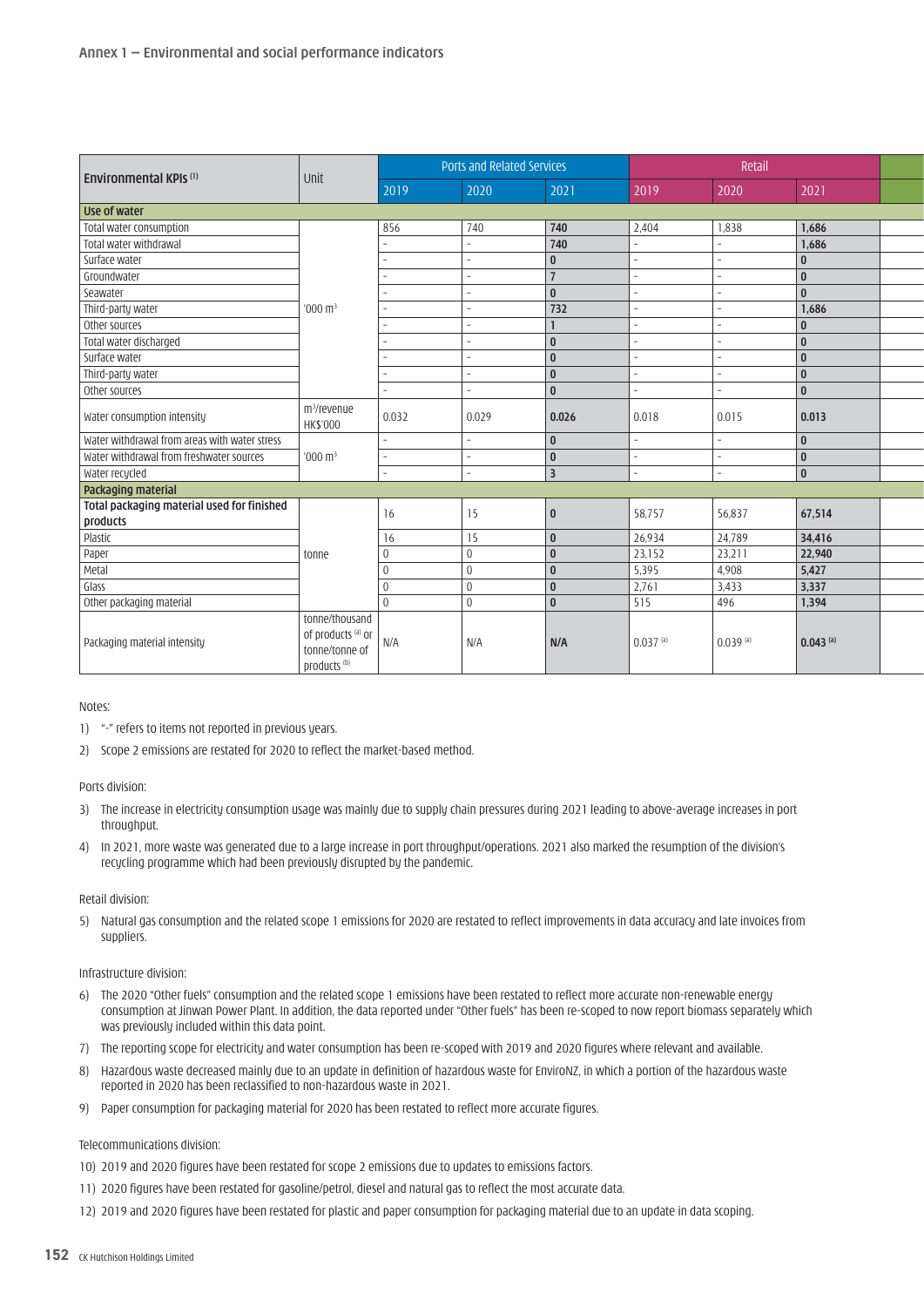| Total                     |        |                  | Telecommunications     |              |                | Infrastructure           |                 |
|---------------------------|--------|------------------|------------------------|--------------|----------------|--------------------------|-----------------|
| 2020<br>2021              | 2019   | 2021             | 2020                   | 2019         | 2021           | 2020                     | 2019            |
|                           |        |                  |                        |              |                |                          |                 |
| 649,371<br>383,410        | 39,152 | 129              | $ 169\rangle$          | 227          | 380,855        | $646,624$ <sup>(7)</sup> | 35,665          |
| 690,555                   |        | $\boxed{129}$    |                        |              | 688,000        |                          |                 |
| 271,031                   |        | 56               |                        |              | 270,975        |                          |                 |
| 20,323                    |        | $ 2\rangle$      |                        |              | 20,314         |                          |                 |
| 391,701                   |        | $ 0\rangle$      |                        |              | 391,701        |                          |                 |
| 6,028                     |        | 69               |                        |              | 3,541          |                          |                 |
| 1,472                     |        | $ 2\rangle$      |                        |              | 1,469          |                          |                 |
| (307, 145)                |        | $ 0\rangle$      |                        |              | (307, 145)     |                          |                 |
| (70, 508)                 |        | $\boxed{0}$      |                        |              | (70, 508)      |                          |                 |
| (236, 544)                |        | $ 0\rangle$      |                        |              | (236, 544)     |                          |                 |
| $\boxed{(93)}$            |        | $\overline{0}$   |                        |              | (93)           |                          |                 |
| 2.206<br>1.230            | 0.127  | 0.001            | 0.002                  | 0.002        | 7.533          | 13.395                   | 0.785           |
| 546                       |        | $\overline{0}$   |                        |              | 546            |                          |                 |
| $\mathbf{0}$              |        | $\vert$ 0        |                        |              | 0 I            |                          |                 |
| 184,800                   |        | $\overline{0}$   |                        |              | 184,797        |                          |                 |
|                           |        |                  |                        |              |                |                          |                 |
| 70,807<br>61,054          | 63,589 | 723              | 1,253                  | 1,271        | 2,570          | 2.949                    | 3,545           |
| 34,548<br>25,119          | 27,250 | $\overline{127}$ | $312^{(12)}$           | $300^{(12)}$ | <b>5</b>       |                          | l n             |
| 27,098<br>25,947          | 27,667 | 442              | $941^{(12)}$           | 970 (12)     | 2,565          | $2.946^{(9)}$            | 3,545           |
| 4,908<br>5,427            | 5,395  | $ 0\rangle$      | $\overline{0}$         |              | $\overline{0}$ |                          | l o             |
| 3,337<br>3,433            | 2,761  | $ 0\rangle$      | $\overline{0}$         |              | 0 I            |                          | $\vert 0 \vert$ |
| $\overline{1,548}$<br>496 | 516    | 154              | $\overline{0}$         |              | <b>0</b>       |                          | $\overline{0}$  |
| N/A<br>N/A                | N/A    | $0.004^{(a)}$    | $0.005$ <sup>(a)</sup> | $0.006$ (a)  | $1.114^{(b)}$  | $1.250^{(b)}$            | $1.733^{(b)}$   |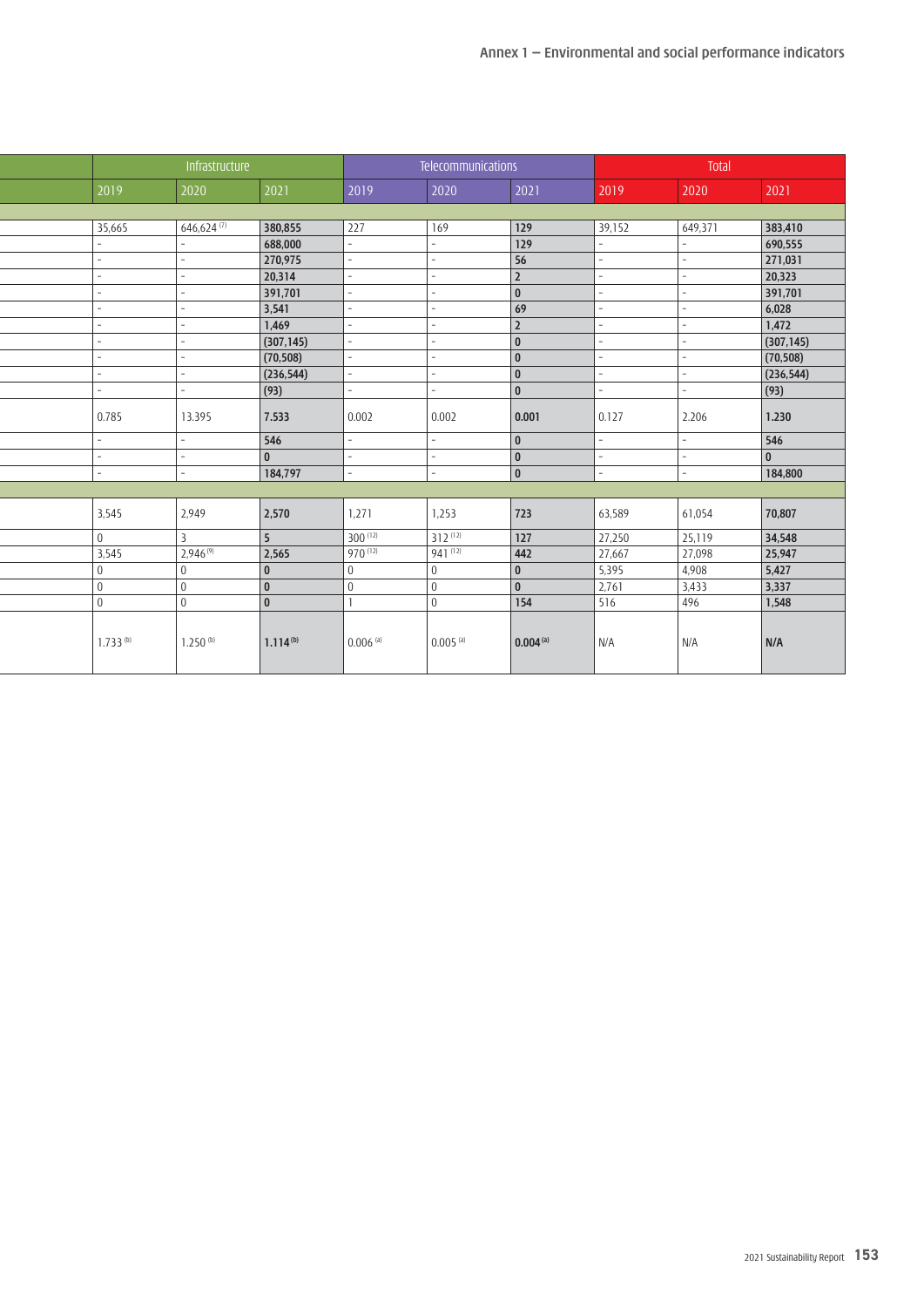# **Social performance indicators**

| Social KPIs <sup>(1)</sup>             |                                                                                                 | Ports and Related<br><b>Services</b> |                  | Retail         | Infrastructure |                | <b>Telecommunications</b> |                | <b>Total</b> |                |                |
|----------------------------------------|-------------------------------------------------------------------------------------------------|--------------------------------------|------------------|----------------|----------------|----------------|---------------------------|----------------|--------------|----------------|----------------|
|                                        |                                                                                                 | 2020                                 | 2021             | 2020           | 2021           | 2020           | 2021                      | 2020           | 2021         | 2020           | 2021           |
| <b>Number of employees</b>             |                                                                                                 |                                      |                  |                |                |                |                           |                |              |                |                |
| Total                                  |                                                                                                 | 18,477                               | 18,308           | 127,791        | 126,644        | 32,732         | 32,713                    | 18,582         | 18,817       | 197,582        | 196,482        |
| By employment                          | Full-time                                                                                       | 15,763                               | 15,180           | 75,110         | 74,871         | 30,579         | 30,537                    | 15,148         | 15,548       | 136,600        | 136,136        |
| type                                   | Part-time                                                                                       | 2,714                                | 3,128            | 52,681         | 51,773         | 2,153          | 2,176                     | 3,434          | 3,269        | 60,982         | 60,346         |
| <b>Number of full-time employees</b>   |                                                                                                 |                                      |                  |                |                |                |                           |                |              |                |                |
| By gender                              | Male                                                                                            | 14,164                               | 13,670           | 17,789         | 17,452         | 23,090         | 23,022                    | 9,862          | 9,977        | 64,905         | 64,121         |
|                                        | Female                                                                                          | 1.599                                | 1.510            | 57,321         | 57,419         | 7.489          | 7.515                     | 5,286          | 5.571        | 71.695         | 72,015         |
| By employee                            | Manager grade or above                                                                          | 606                                  | 564              | 2,811          | 2,795          | 3,136          | 2,278                     | 1,105          | 1,419        | 7,658          | 7,056          |
| category                               | General staff                                                                                   | 15,157                               | 14,616           | 72,299         | 72,076         | 27,443         | 28,259                    | 14,043         | 14,129       | 128,942        | 129,080        |
| By age group                           | Under 30                                                                                        | 1,925                                | 1,818            | 28,608         | 27,847         | 4,606          | 4,431                     | 2,518          | 2,538        | 37,657         | 36,634         |
|                                        | $30 - 49$                                                                                       | 10,022                               | 9,503            | 41,063         | 41,520         | 16,031         | 16,107                    | 9,772          | 9,680        | 76,888         | 76,810         |
|                                        | 50 or above                                                                                     | 3,816                                | 3,859            | 5,439          | 5,504          | 9,942          | 9,999                     | 2,858          | 3,330        | 22,055         | 22,692         |
| By geographical                        | Hong Kong                                                                                       | 293                                  | 277              | 8,137          | 7,651          | 2,600          | 2,561                     | 847            | 902          | 11,877         | 11,391         |
| region                                 | Mainland China                                                                                  | 30                                   | 27               | 27,791         | 26,725         | 1,689          | 1,689                     | 100            | 100          | 29,610         | 28,541         |
|                                        | Europe                                                                                          | 4,765                                | 4,837            | 16,369         | 17,279         | 17,327         | 17,125                    | 12,317         | 12,721       | 50,778         | 51,962         |
|                                        | Canada                                                                                          | $\Omega$                             | $\overline{0}$   | $\Omega$       | $\Omega$       | 2,431          | 2,395                     | $\theta$       | $\Omega$     | 2,431          | 2,395          |
|                                        | Asia, Australia and Others                                                                      | 10.675                               | 10.039           | 22,813         | 23,216         | 6,532          | 6.767                     | 1,884          | 1,825        | 41.904         | 41,847         |
| Turnover rate for full-time employees  |                                                                                                 |                                      |                  |                |                |                |                           |                |              |                |                |
| <b>Overall</b>                         |                                                                                                 | $5\%$ <sup>(5)</sup>                 | 7%               | 30%            | 31%            | 9%             | 11%                       | 14%            | 16%          | 21%            | 22%            |
| By gender                              | Male                                                                                            | 5%                                   | $\overline{7\%}$ | 25%            | 29%            | 9%             | 11%                       | 15%            | 16%          | 13%            | 16%            |
|                                        | Female                                                                                          | $8\%^{(5)}$                          | 8%               | 31%            | 32%            | 10%            | 12%                       | 13%            | 16%          | 27%            | 28%            |
| By age group                           | Under 30                                                                                        | $7\%$ <sup>(5)</sup>                 | 12%              | 45%            | 50%            | 10%            | 18%                       | 35%            | 40%          | 38%            | 43%            |
|                                        | $30 - 49$                                                                                       | $4\%$ <sup>(5)</sup>                 | 6%               | 21%            | 21%            | 8%             | 10%                       | 11%            | 12%          | 15%            | 15%            |
|                                        | 50 or above                                                                                     | 8%                                   | 8%               | 15%            | 19%            | 10%            | 10%                       | 8%             | 9%           | 11%            | 12%            |
| By geographical                        | Hong Kong                                                                                       | 15%                                  | 21%              | 13%            | 25%            | 5%             | 8%                        | 18%            | 41%          | 12%            | 23%            |
| region                                 | Mainland China                                                                                  | 7%                                   | 11%              | 36%            | 29%            | 4%             | 5%                        | 22%            | 10%          | 34%            | 27%            |
|                                        | Europe                                                                                          | 5%                                   | $6\%$            | 32%            | 42%            | 7%             | 8%                        | 14%            | 14%          | 17%            | 21%            |
|                                        | Canada                                                                                          | $0\%$                                | 0%               | 0%             | 0%             | 21%            | 38%                       | 0%             | 0%           | 21%            | 37%            |
|                                        | Asia, Australia and Others                                                                      | $5%$ <sup>(5)</sup>                  | 7%               | 27%            | 29%            | 11%            | 13%                       | 15%            | 12%          | 18%            | 20%            |
| Work-related fatalities <sup>(2)</sup> |                                                                                                 |                                      |                  |                |                |                |                           |                |              |                |                |
| Number of work-related fatalities      |                                                                                                 | $\mathbf{1}$                         | $\overline{3}$   | $\mathbf{0}$   | $\mathbf{1}$   | $\overline{2}$ | $\overline{2}$            | $\mathbf{0}$   | $\mathbf{0}$ | $\overline{3}$ | 6              |
| By employee type                       | Full-time employees                                                                             | $\overline{0}$                       | $\mathbf{1}$     | $\overline{0}$ | $\mathbf{1}$   | $\mathbf{1}$   | $\overline{2}$            | $\overline{0}$ | $\theta$     | $\mathbf{1}$   | 4              |
|                                        | Contractors                                                                                     |                                      | $\overline{2}$   | $\overline{0}$ | $\overline{0}$ | $\mathbf{1}$   | $\overline{0}$            | $\theta$       | $\theta$     | $\overline{2}$ | $\overline{2}$ |
|                                        | Rate of work-related fatalities (full-time employees)                                           | 0.000%                               | 0.007%           | 0.000%         | 0.001%         | 0.003%         | 0.007%                    | 0.000%         | 0.000%       | 0.001%         | 0.003%         |
| Lost days due to work injury (3)       |                                                                                                 |                                      |                  |                |                |                |                           |                |              |                |                |
|                                        | Number of lost days due to work injury (employees)                                              | $5,800^{(5)}$                        | 5,992            | 18,610         | 22,273         | 4,129          | 3,448                     | 1,599          | 605          | 30,138         | 32,318         |
|                                        | Number of lost time injury incidents (employees)                                                | 306                                  | 335              | 364            | 505            | 109            | 159                       | 73             | 21           | 852            | 1,020          |
|                                        | Percentage of full-time employees who received training (4)                                     | 45%                                  | 54%              |                |                |                |                           |                |              |                |                |
| <b>Overall</b>                         |                                                                                                 |                                      |                  | 79%            | 91%            | 92%            | 82%                       | 74%            | 73%          | 78%            | 84%            |
|                                        | Percentage of full-time employees who received training among total trained full-time employees |                                      |                  |                |                |                |                           |                |              |                |                |
| By gender                              | Male                                                                                            | 88%                                  | 89%              | 20%            | 22%            | 81%            | 78%                       | 66%            | 65%          | 43%            | 41%            |
|                                        | Female                                                                                          | 12%                                  | 11%              | 80%            | 78%            | 19%            | 22%                       | 34%            | 35%          | 57%            | 59%            |
| By employee                            | Manager grade or above                                                                          | 4%                                   | 3%               | 3%             | 3%             | 10%            | 12%                       | 8%             | 7%           | 5%             | 5%             |
| category                               | General staff                                                                                   | 96%                                  | 97%              | 97%            | 97%            | 90%            | 88%                       | 92%            | 93%          | 95%            | 95%            |